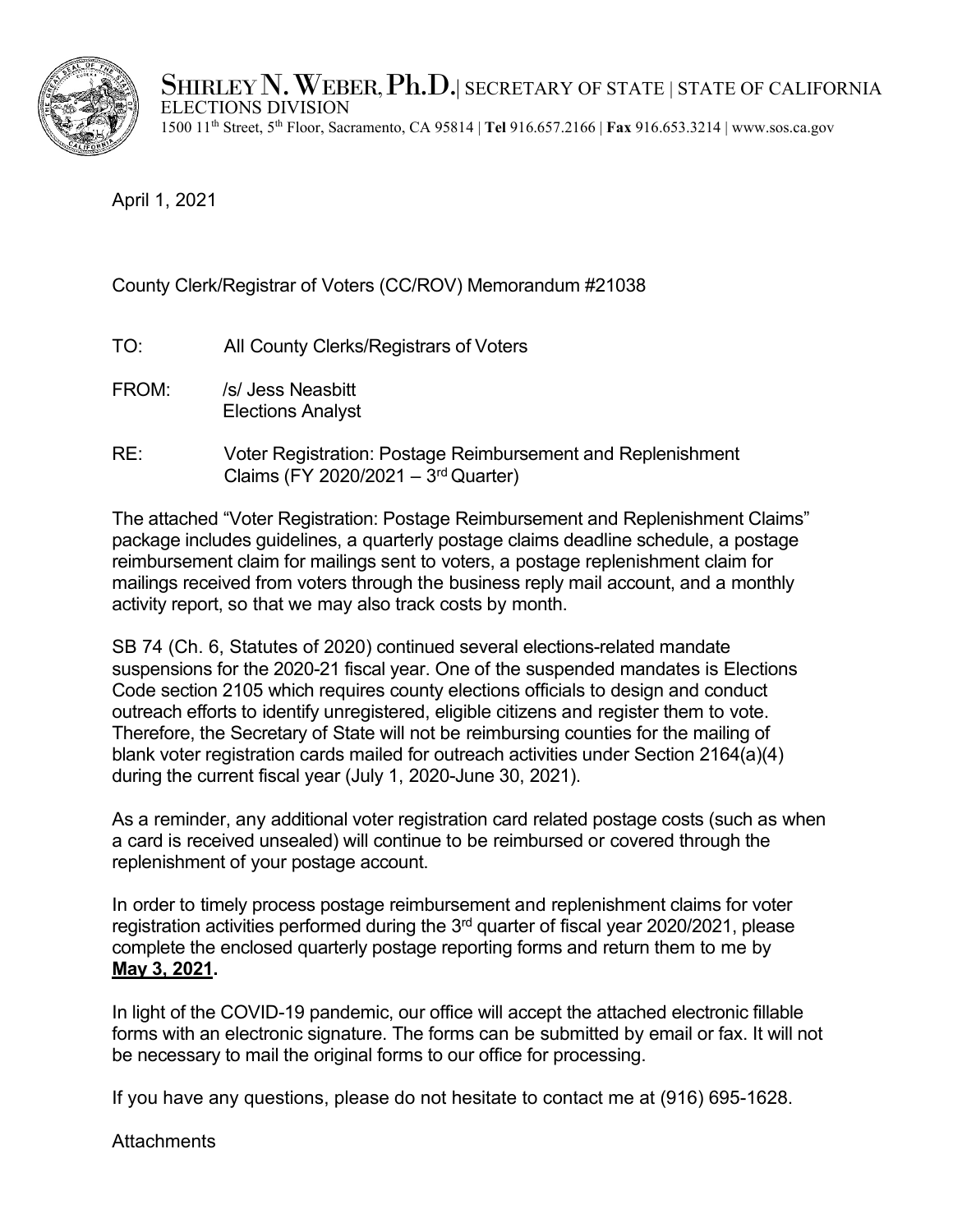Voter Registration Postage Reimbursement and Replenishment Claims Package includes the following:

- Voter Registration Postage Claim Guidelines
- Voter Registration Postage Reimbursement Claim Form
- Voter Registration Postage Replenishment Claim Form
- Voter Registration Postage Claim Monthly Activity Report

# **VOTER REGISTRATION POSTAGE CLAIM GUIDELINES**

In order to timely process postage reimbursement and replenishment claims for postage costs related to voter registration activities for each quarter of a fiscal year, please complete the Voter Registration Postage Reimbursement Claim Form, Voter Registration Postage Replenishment Claim Form, and the Voter Registration Postage Claim - Monthly Activity Report and return to the Secretary of State by the quarter's claims deadline.

## **Postage Quarter**

| 1 <sup>st</sup> Quarter | $(July 1 - September 30)$         |
|-------------------------|-----------------------------------|
| 2 <sup>nd</sup> Quarter | (October $1 -$ December 31)       |
| 3 <sup>rd</sup> Quarter | (January $1 - \text{March } 31$ ) |
| 4 <sup>th</sup> Quarter | $(April 1 - June 30)$             |
|                         |                                   |

# **Claims Deadline**

| November 2, 2020 |
|------------------|
| February 1, 2021 |
| May 3, 2021      |
| August 2, 2021   |

Please note: SB 74 (Ch. 6, Statutes of 2020) suspended several elections-related mandates for the fiscal year. One of the suspended mandates is Elections Code section 2105 which requires county elections officials to design and conduct outreach efforts to identify unregistered, eligible citizens and register them to vote. Therefore, the Secretary of State will not be reimbursing counties for the mailing of blank voter registration cards mailed for outreach activities under Section 2164(a)(4) during the current fiscal year (July 1, 2020 - June 30, 2021).

# **Voter Registration Postage Reimbursement and Replenishment Claims**

1. Reimbursement for Mailing Voter Registration Cards (VRCs)

The Secretary of State is required to reimburse county elections offices for postage paid on voter registration cards:

| <b>REIMBURSEMENT ALLOWANCE</b>        | <b>ELECTIONS CODE SECTION</b> |  |  |
|---------------------------------------|-------------------------------|--|--|
| Mailed to voters per their request    | 2164(a)(3)                    |  |  |
| pursuant to $\S$ 2158(c)              |                               |  |  |
| *Mailed per outreach activities       | 2164(a)(4)                    |  |  |
| pursuant to § 2105 <b>1990</b>        |                               |  |  |
| Mailed to obtain information required | 2164(a)(1)                    |  |  |
| to complete a registration form       |                               |  |  |
| pursuant to § 2153(c)                 |                               |  |  |

\*SB 74 has suspended the reimbursement for postage related to outreach activities. There will be no reimbursement for any postage paid on registration cards for outreach activities for the 2020-21 fiscal year.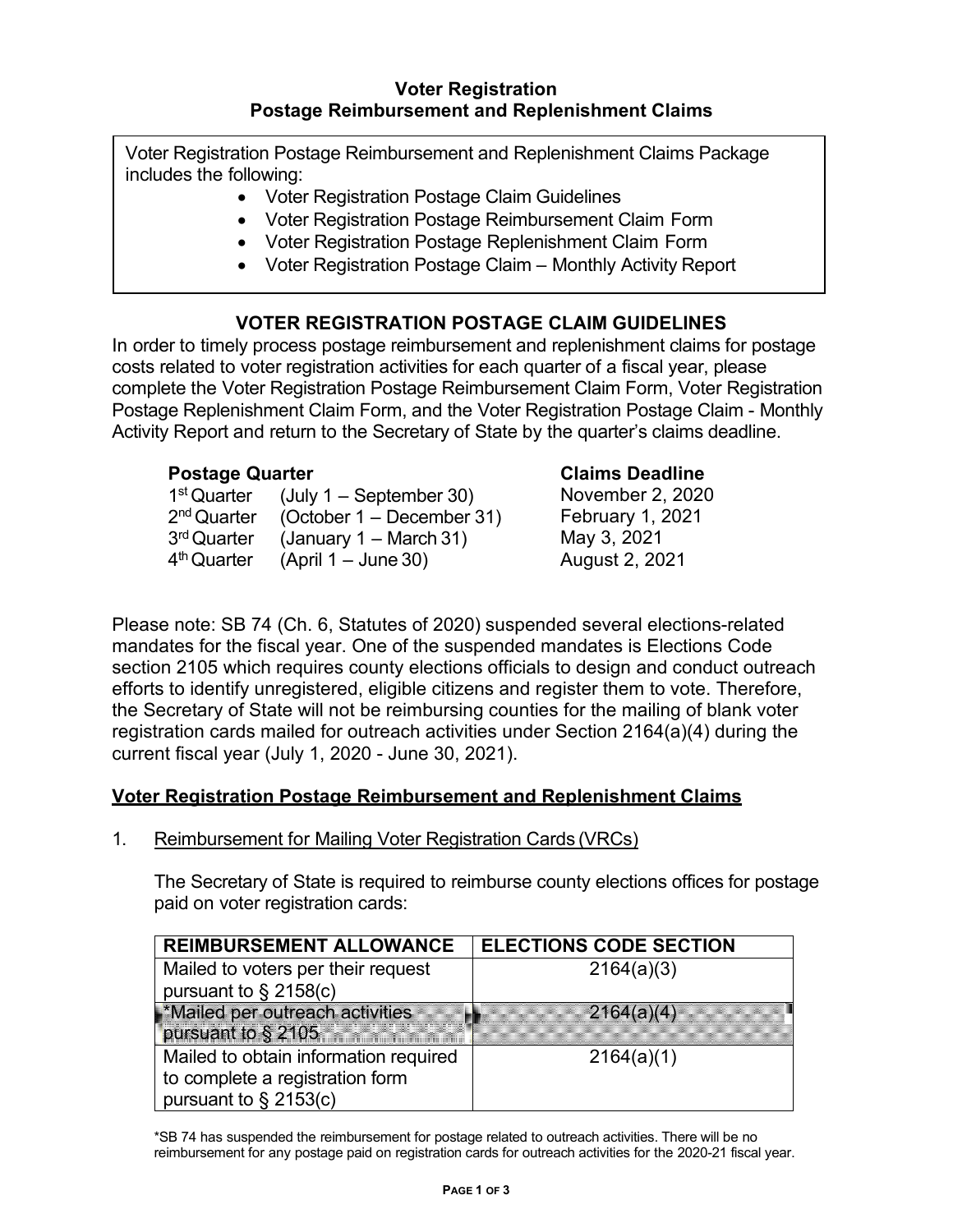The quantities and costs for postage paid for mailing voter registration cards under these code sections are to be itemized on the quarterly **Voter Registration Postage Reimbursement Claim Form** and submitted to the Secretary of State by the claims deadline for that fiscal quarter.

2. Reimbursement for Mailing Voter Notification Cards (VNCs)

The Secretary of State is required to reimburse county elections offices for postage paid on voter notification cards:

| <b>REIMBURSEMENT ALLOWANCE</b>                                 | <b>ELECTIONS CODE SECTION</b> |
|----------------------------------------------------------------|-------------------------------|
| Mailed to new registrants pursuant to<br>$\sqrt{8}$ 2153       | 2164(a)(1)                    |
| Mailed per USPS Address Correction<br>pursuant to $\S$ 2153(c) | 2164(a)(1)                    |

The quantities and costs for postage paid for mailing voter notification cards under these code sections are to be itemized on the quarterly **Voter Registration Postage Reimbursement Claim Form** and submitted to the Secretary of State by the claims deadline for that fiscal quarter.

## 3. Replenishment of Postage Account for Mailing Voter RegistrationCards

The Secretary of State is required to replenish the local county business reply mail account for the return of county specific voter registration cards that are mailed to the county elections office.

| <b>REPLENISHMENT ALLOWANCE</b>        | <b>ELECTIONS CODE SECTION</b> |
|---------------------------------------|-------------------------------|
| Mailed by voter to county pursuant to | 2164(a)(2)                    |
| $\sqrt{2157(a)}$                      |                               |

The number of forms and the cost associated with the local county business reply mail account for the return of county specific voter registration cards to the county elections office should be itemized on the quarterly **Voter Registration Postage Replenishment Claim Form** and submitted to the Secretary of State by the claims deadline for that fiscal quarter.

## **Voter Registration Monthly Activity Report**

The Secretary of State is compiling data on monthly postage claims within each quarter. The **Voter Registration Postage Claim – Monthly Activity Report** should be completed and submitted with each claim. The Monthly Activity Report Quarter Totals must balance with the totals itemized on the Postage Reimbursement Claim and the Postage Replenishment Claim forms.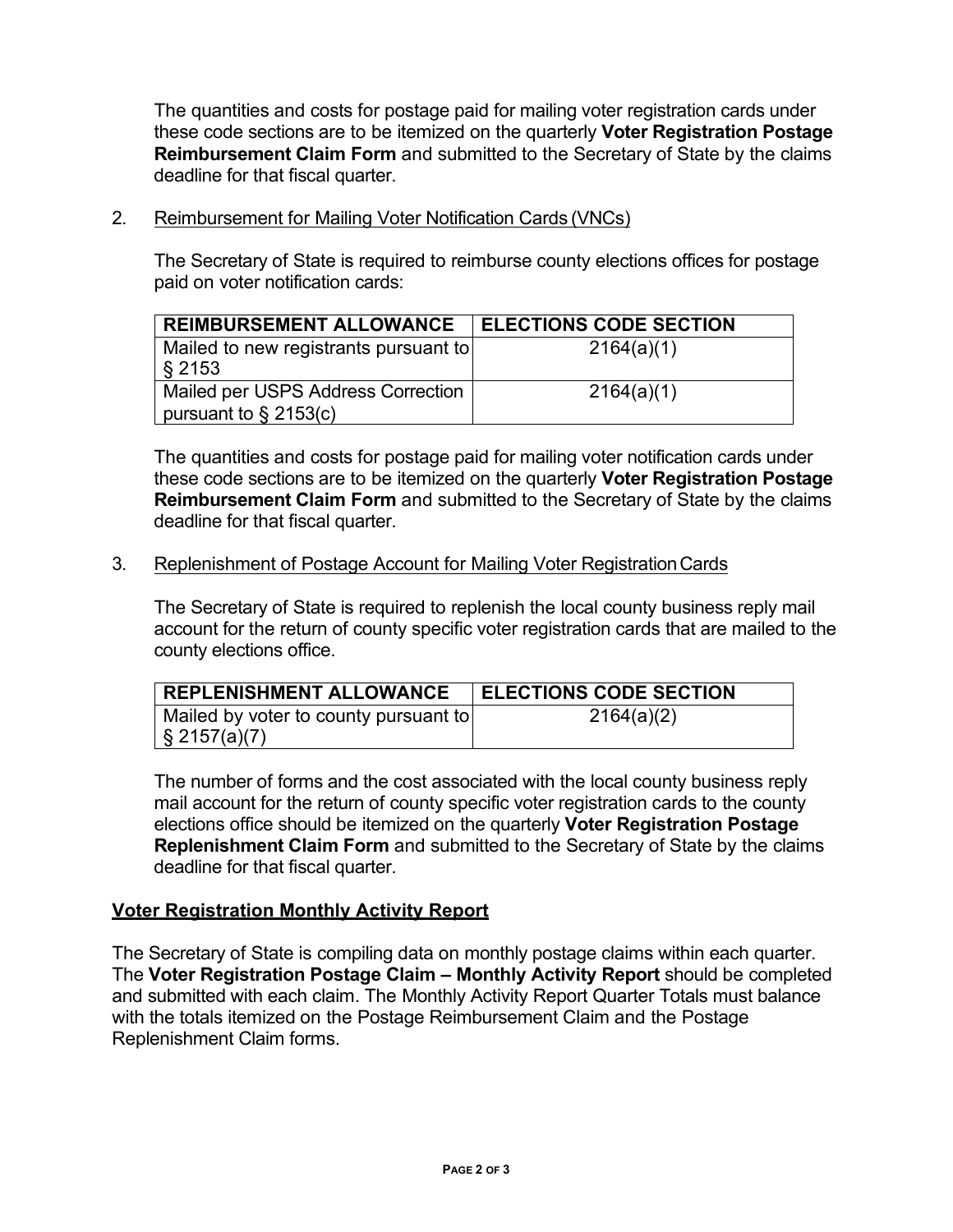# **Filing of Claims**

In order to partner with county offices in maintaining safe practices during the current COVID-19 pandemic, our office will accept the attached electronic fillable forms with an electronic signature. The forms can be submitted by email or fax; this quarter, it will not be necessary to mail the original forms to our office for processing.

To submit the Voter Registration Postage Reimbursement and Replenishment Claims package by mail, fax, or email, please use the following contact information:

> ATTN: Jess Neasbitt Secretary of State – Elections Division 1500 11th Street, 5th Floor Sacramento, CA 95814 (916) 695-1628 Fax: (916) 653-3214 Email: VRC-VNC@sos.ca.gov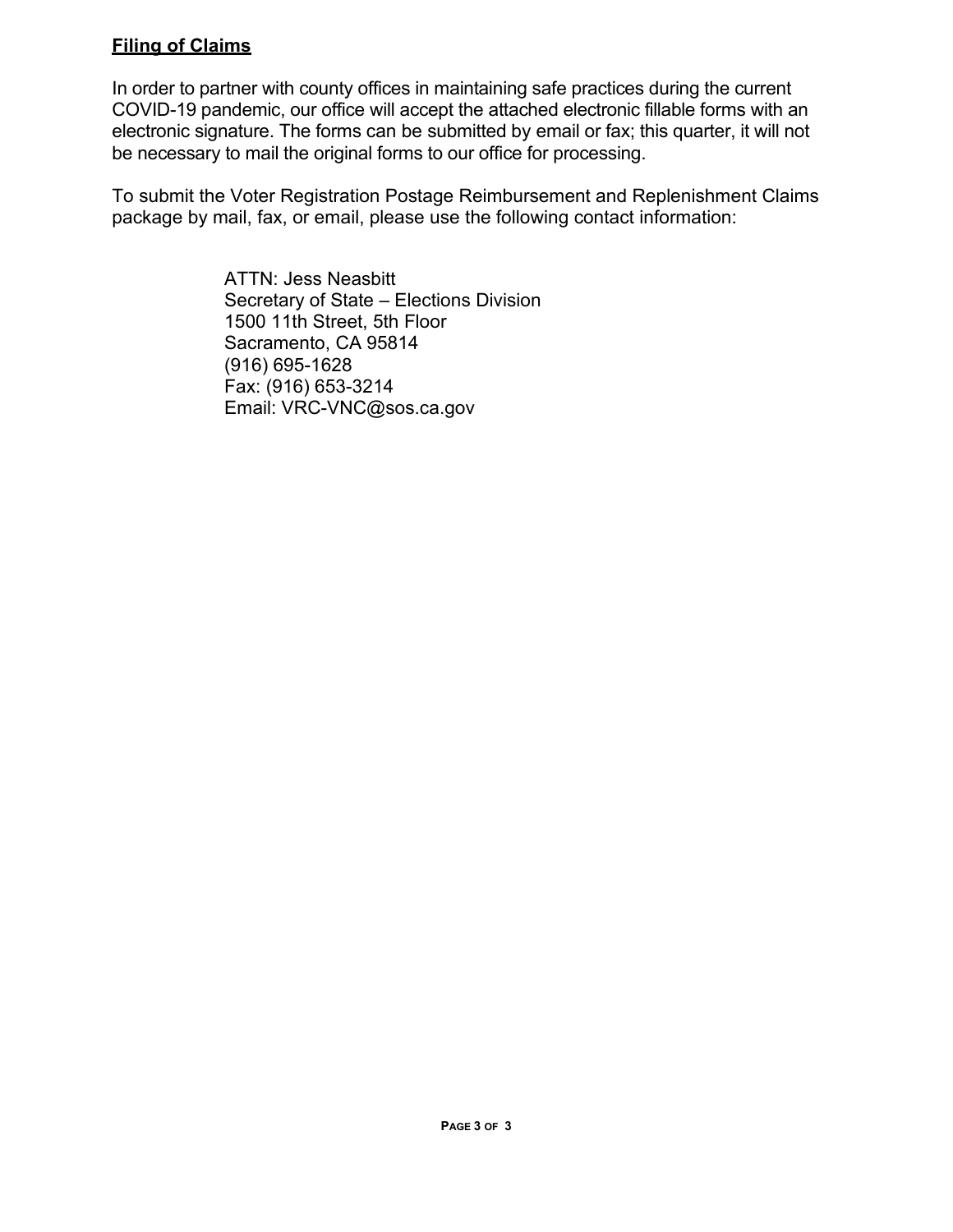### **THIRD QUARTER VOTER REGISTRATION POSTAGE REIMBURSEMENT CLAIM FORM**

| <b>FISCAL YEAR</b>                                                                                                                             | $3rd$ Quarter (January 1 – March 31) |  |  |  |
|------------------------------------------------------------------------------------------------------------------------------------------------|--------------------------------------|--|--|--|
|                                                                                                                                                | County:                              |  |  |  |
| Elections Code section 2164 requires the<br>Secretary of State to reimburse counties postage<br>costs for mailing voter registration and voter | Prepared By:                         |  |  |  |
| notification cards as referenced below.                                                                                                        | Telephone No.:<br>Email:             |  |  |  |

Not necessary to reimburse postage costs at this time. Please complete and sign form even if county is not requesting reimbursement.

## **VOTER REGISTRATION CARDS (VRCs)**

|                            | Quantity |     | Postage Rate/<br><b>Actual Cost</b> | <b>TOTALS</b> |          |
|----------------------------|----------|-----|-------------------------------------|---------------|----------|
| Mailed per Voters Request: |          | Х   | S                                   |               |          |
| (EC § 2158(c))             |          | л   | S                                   |               |          |
|                            |          |     |                                     | Sub-Total     | ¢U       |
|                            |          |     |                                     |               |          |
|                            |          |     |                                     |               |          |
|                            |          |     |                                     |               |          |
| Mailed per Incomplete VRC: |          |     |                                     |               |          |
| (EC § 2153)                |          | \$. |                                     |               |          |
|                            |          |     |                                     | Sub-Total     |          |
|                            |          |     |                                     |               | TOTAL 1: |

**\*SB 74 has suspended the reimbursement for postage related to outreach activities. There will be no reimbursement for any postage paid on registration cards for outreach activities for the 2020-21 fiscal year.**

## **VOTER NOTIFICATION CARDS (VNCs)**

| Mailed to New Registrants:      |        |                                 |           |                        |  |
|---------------------------------|--------|---------------------------------|-----------|------------------------|--|
| (EC § 2153)                     | $X$ \$ |                                 |           |                        |  |
|                                 |        |                                 | Sub-Total |                        |  |
| <b>USPS Address Correction:</b> | S S    |                                 |           |                        |  |
| $(EC \S 2153(c))$               | $X$ \$ |                                 |           |                        |  |
|                                 |        |                                 | Sub-Total | U<br>\$                |  |
|                                 |        |                                 |           | <b>TOTAL 2:</b><br>\$U |  |
|                                 |        | <b>GRAND TOTAL (1 &amp; 2):</b> |           | \$0                    |  |

**I certify that this record is accurate to the best of my knowledge and that documentation is on file in my office to substantiate these figures. Please make check payable to this County and direct it to:**

| <b>County Name</b>      |              | <b>County Elections Official</b> |                       |  |
|-------------------------|--------------|----------------------------------|-----------------------|--|
| <b>Business Address</b> | Date         |                                  |                       |  |
| City, State, Zip Code   | <b>PRINT</b> | <b>RESET</b>                     | (QTR. PR Rev. 9/23/19 |  |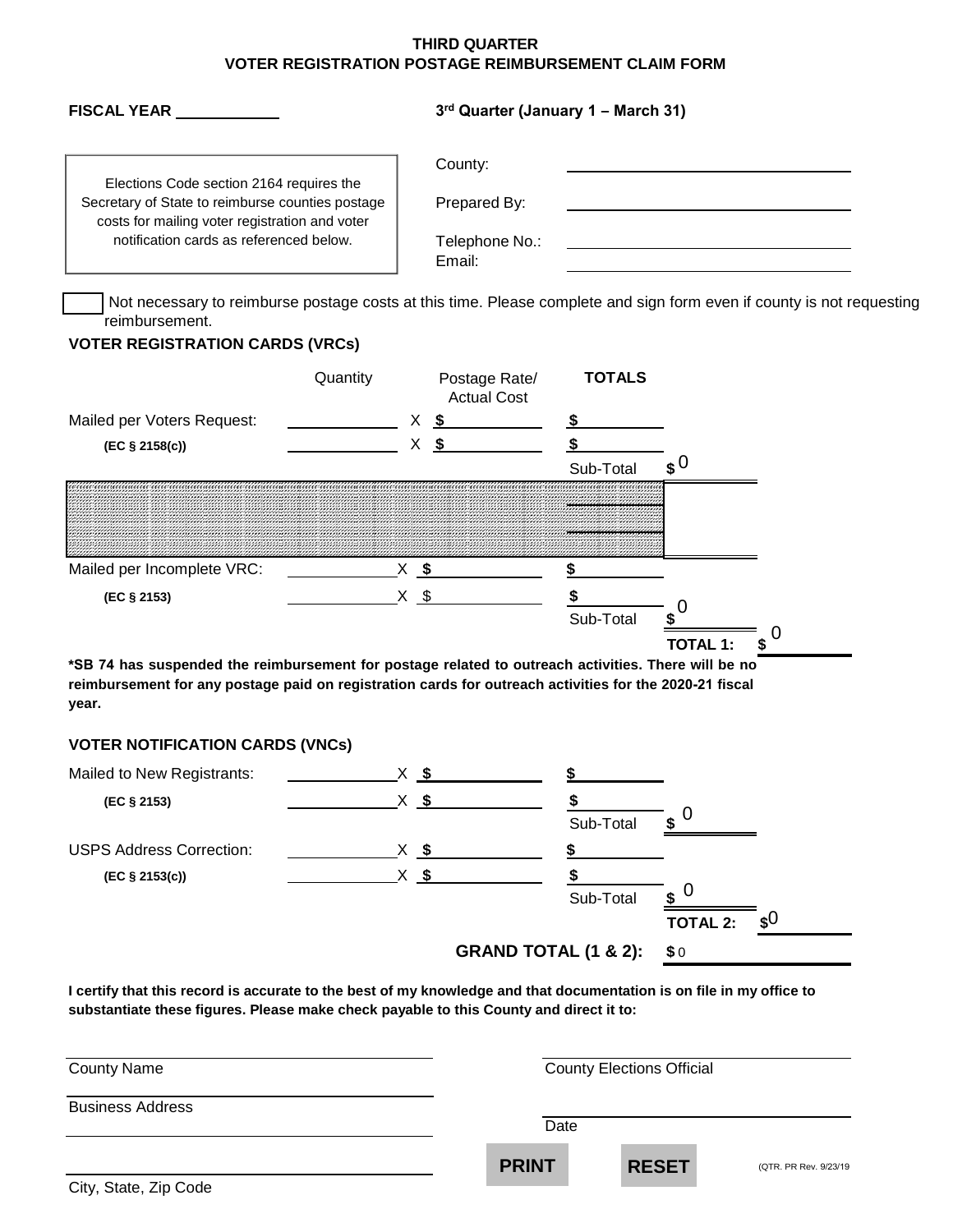### **THIRD QUARTER VOTER REGISTRATION POSTAGE REPLENISHMENT CLAIM FORM**

| FISCAL YEAR _____________________                                                                                                                                                                                                 | 3rd Quarter (January 1 - March 31)                                                                                                                                                             |  |  |
|-----------------------------------------------------------------------------------------------------------------------------------------------------------------------------------------------------------------------------------|------------------------------------------------------------------------------------------------------------------------------------------------------------------------------------------------|--|--|
| Authority for replenishment of postal account funds<br>for voter registration cards mailed by voter to county<br>elections office:<br>Election Code §§ 2157(a)(8), 2164(a)(2)<br><b>BUSINESS REPLY MAIL (BRM)</b><br>PERMIT#85814 | County:<br><u> Alexandria de la contrada de la contrada de la contrada de la contrada de la contrada de la contrada de la c</u><br>Email:<br><u> 1990 - Johann Barbara, martin amerikan ba</u> |  |  |
| Not necessary to replenish account at this time. Please complete and sign form even if<br>county is not requesting replenishment.                                                                                                 |                                                                                                                                                                                                |  |  |
|                                                                                                                                                                                                                                   |                                                                                                                                                                                                |  |  |
| Prior Deposits Received from Secretary of State\$                                                                                                                                                                                 |                                                                                                                                                                                                |  |  |
|                                                                                                                                                                                                                                   |                                                                                                                                                                                                |  |  |
| Number of Affidavits Received through BRMA                                                                                                                                                                                        |                                                                                                                                                                                                |  |  |
|                                                                                                                                                                                                                                   |                                                                                                                                                                                                |  |  |
|                                                                                                                                                                                                                                   |                                                                                                                                                                                                |  |  |
| Please Replenish Account with a Check in the Amount of\$                                                                                                                                                                          |                                                                                                                                                                                                |  |  |
|                                                                                                                                                                                                                                   | Please Make Check Payable to:                                                                                                                                                                  |  |  |
|                                                                                                                                                                                                                                   | Mailing Address:                                                                                                                                                                               |  |  |
|                                                                                                                                                                                                                                   |                                                                                                                                                                                                |  |  |
|                                                                                                                                                                                                                                   |                                                                                                                                                                                                |  |  |
| reply mail account by this office.                                                                                                                                                                                                | The number of items reported above represents the actual number of affidavits received through the business                                                                                    |  |  |

**provide the last business reply mail trust account invoice received by your office. I certify that this record is accurate to the best of my knowledge and that documentation is on file in my office to substantiate these figures.**

County Elections Official



**Date** 

(QTR. PR Revised 9/23/19)